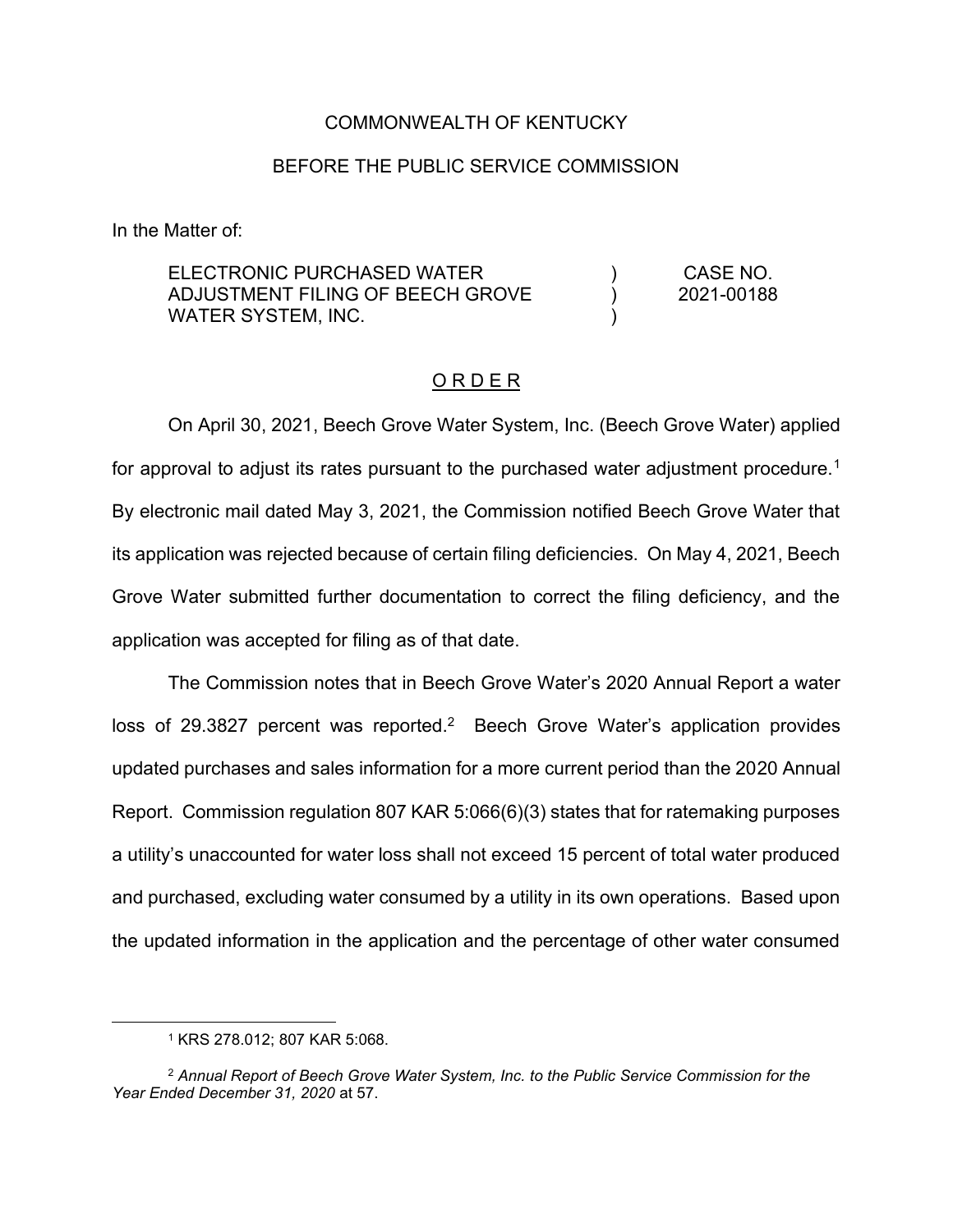by the utility in its 2020 Annual Report,<sup>3</sup> Beech Grove Water's unaccounted-for water loss is determined to be 29.3412 percent for the updated period.<sup>4</sup> Reduction of Beech Grove Water's unaccounted-for water loss to 15 percent would result in an approximate \$32,283.76<sup>5</sup> decrease to purchased water expense. Potentially, Beech Grove Water is paying approximately \$0.5747 per 1,000 gallons sold for expenses associated with unaccounted-for water loss in excess of the allowable 15 percent $6$  threshold.

The Commission is placing greater emphasis on monitoring utilities that consistently exceed the 15 percent unaccounted-for water loss threshold and strongly encourages Beech Grove Water to pursue reasonable actions to reduce its unaccountedfor water loss. Failure by Beech Grove Water to make significant progress towards reducing unaccounted-for water loss may cause the Commission to pursue additional action with the utility.

The Commission, having reviewed the record and being sufficiently advised, finds that:

1. Beech Grove Water purchases water from Henderson Water Utility (Henderson Water) and West Daviess Water District (West Daviess District).

<sup>3</sup> *Id*., line 22, (560) divided by line 4 (79,819) equals 0.7016%.

| <sup>4</sup> Total Purchases (application PWA Form 1 at 2) | 80.301.027 |
|------------------------------------------------------------|------------|
| Less Total Sales (application PWA Form 1 at 2)             | 56.176.360 |
| Less Plant Use (% determined from 2019 AR)                 | 563.392    |
| Water Loss - Gallons                                       | 23.561.275 |
| Water Loss - Percent                                       | 29.3412%   |
|                                                            |            |

<sup>5</sup> Water loss above 15 percent is 14.3412 percent, potential purchased water expensed reduction (Total water cost at new wholesale rate of \$225,111.99 times water loss above 15 percent) = \$32,283.76.

<sup>6</sup> Potential purchased water expense reduction divided by sales (\$32,283.76/ (56,176,360/1,000)) equals \$0.5747 per 1,000 gallons.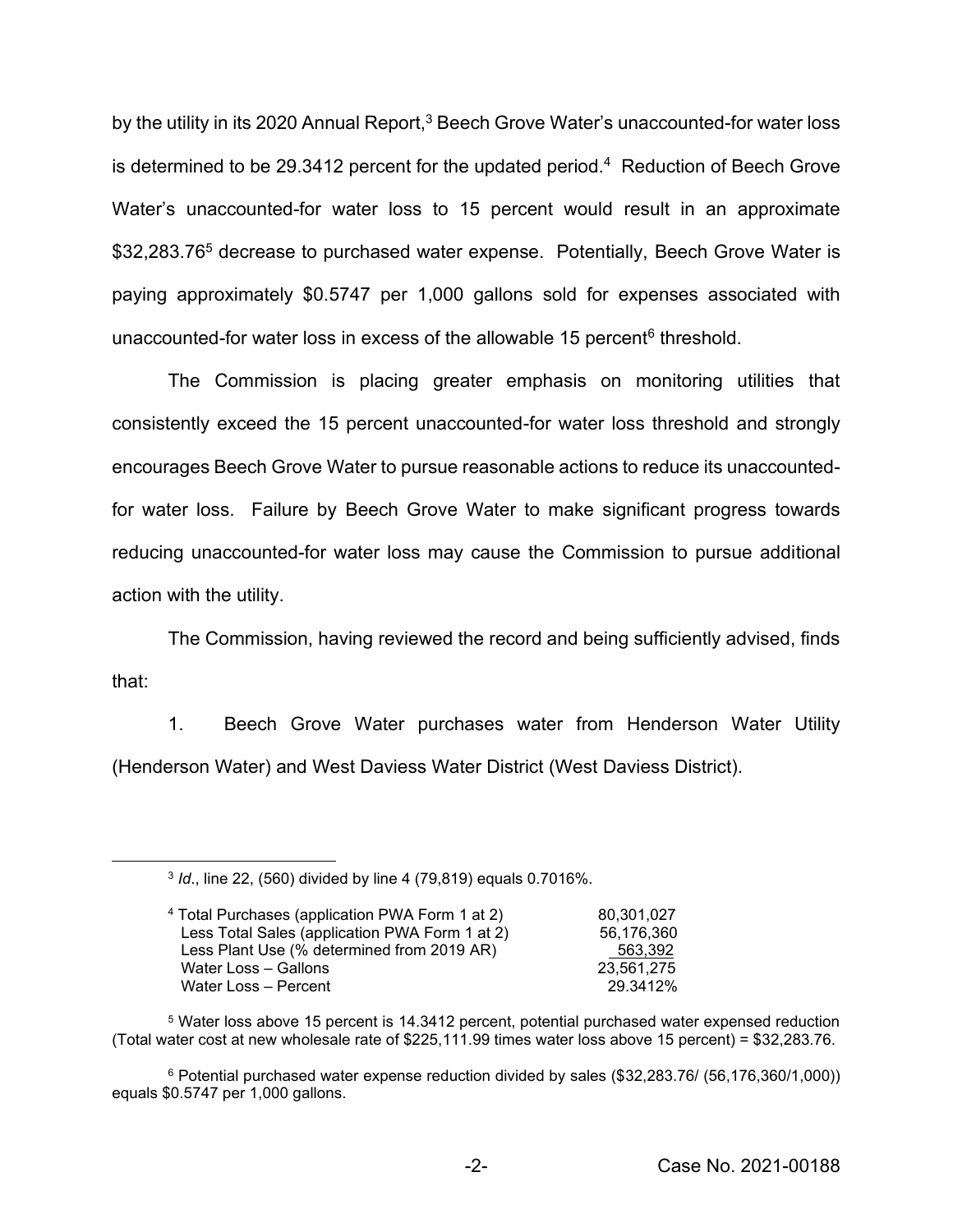2. Henderson Water notified Beech Grove Water that its wholesale rate will increase from \$2.747 per 1,000 gallons to \$3.3919 per 1,000 gallons, effective March 1, 2021, however the Commission suspended the proposed increase up to and including August 1, 2021.<sup>7</sup> West Daviess District notified Beech Grove Water that its wholesale rate would increase from \$4.38 per 1,000 gallons to \$4.84 per 1,000 gallons, effective June 1, 2021.

3. Beech Grove Water proposed a purchased water adjustment factor of \$0.02 per 1,000 gallons in its application.

4. During the 12 months ended February 28, 2021, Beech Grove Water purchased 78,139,027 gallons of water from Henderson Water and 2,162,000 gallons of water from West Daviess District. During the same period, Beech Grove Water sold 56,176,360 gallons of water. The increase in the cost of purchased water is \$994.52, resulting in a purchased water adjustment factor of \$0.02 per 1,000 gallons.

5. The purchased water adjustment factor of \$0.02 per 1,000 gallons, as calculated in Appendix A to this Order is fair, just and reasonable and should be approved.

7. Beech Grove Water's proposed rates should be approved.

8. The rates as set forth in Appendix B to this Order, are fair, just and reasonable and should be approved for water service rendered by Beech Grove Water on and after June 1, 2021.

<sup>7</sup> Case No. 2021-00067, *Electronic Tariff Filing of Henderson Water Utility Revising Its Wholesale Water Service Rates* (Ky. PSC Feb. 23, 2021).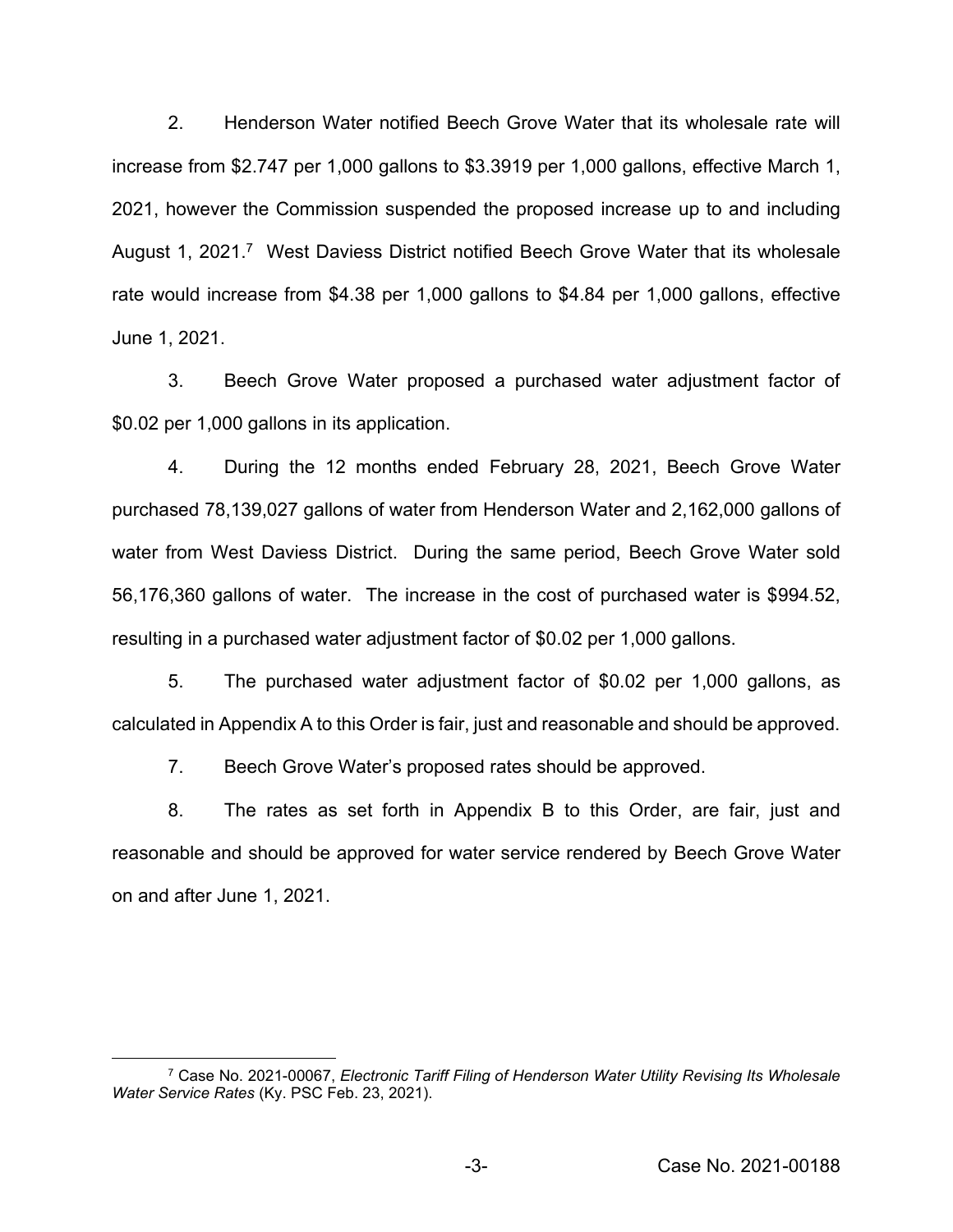IT IS THEREFORE ORDERED that:

1. The purchased water adjustment factor of \$0.02 per 1,000 gallons is approved.

2. The rates proposed by Beech Grove Water are approved.

3. The rates as set forth in Appendix B to this Order are approved for water service rendered by Beech Grove Water on and after June 1, 2021.

4. Within 20 days of the date of entry of this Order, Beech Grove Water shall file with the Commission, using the Commission's electronic Tariff Filing System, revised tariff sheets showing the rates approved herein.

5. This case is closed and removed from the Commission's docket.

# [REMAINDER OF PAGE INTENTIONALLY LEFT BLANK]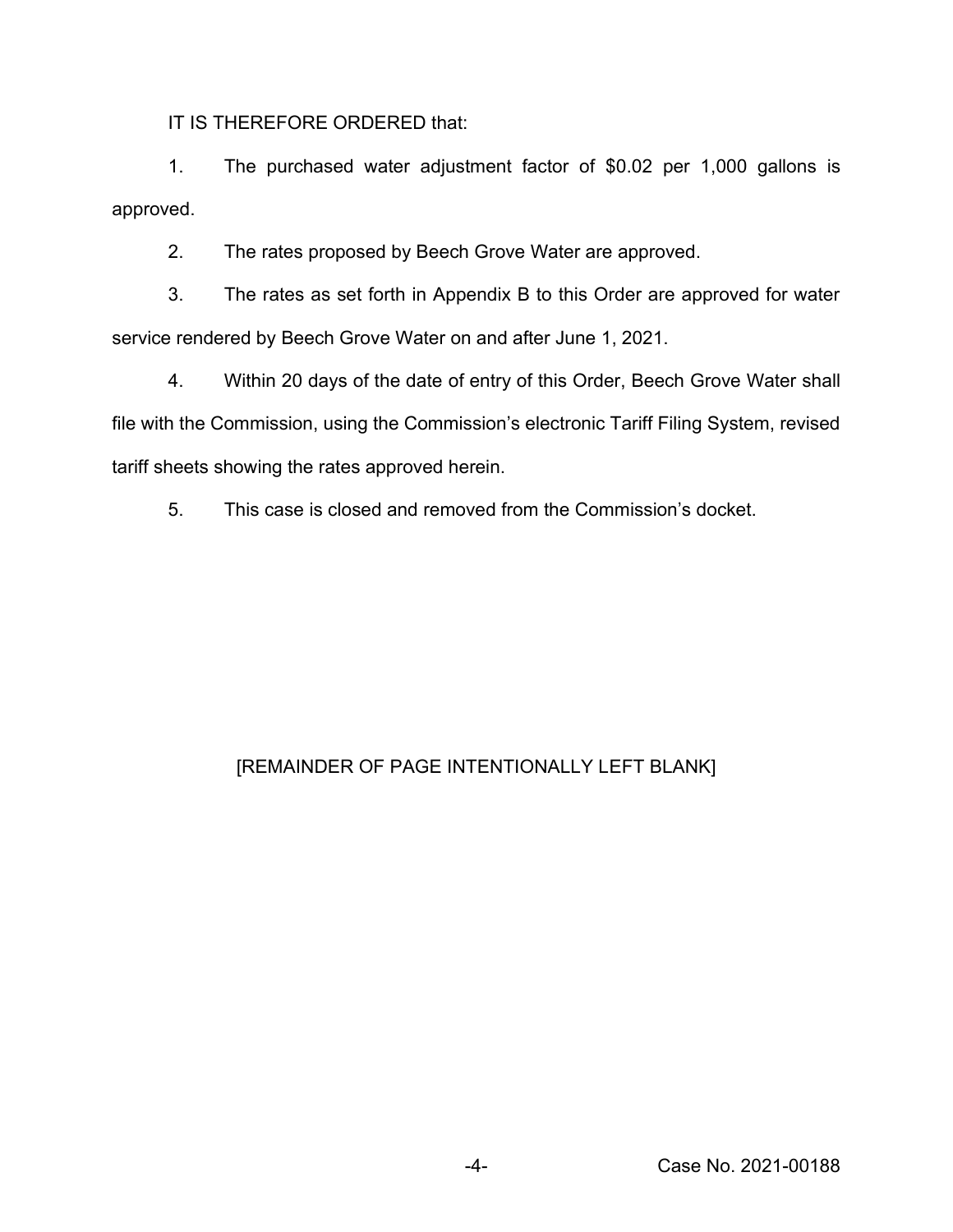By the Commission



ATTEST:

Bidwell

Executive Director

Case No. 2021-00188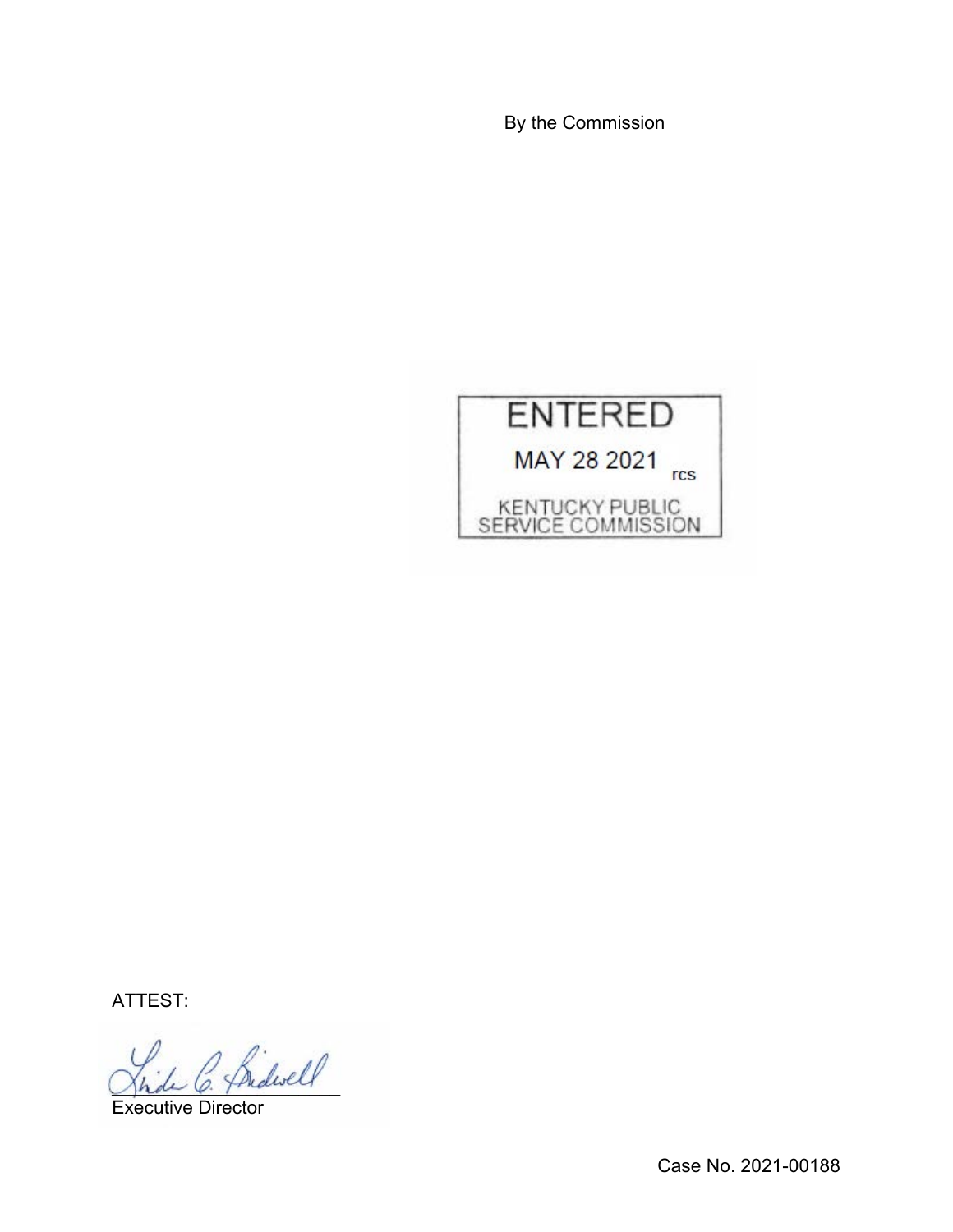## APPENDIX A

# APPENDIX TO AN ORDER OF THE KENTUCKY PUBLIC SERVICE COMMISSION IN CASE NO. 2021-00188 DATED MAY 28 2021

|                             | <b>Base Rate</b> | <b>New Rate</b> | Increase |  |
|-----------------------------|------------------|-----------------|----------|--|
| <b>Henderson Water</b>      |                  |                 |          |  |
| <b>Purchases in Gallons</b> | 78,139,027       | 78,139,027      |          |  |
| Wholesale rate              | \$2.747/1,000    | \$2.747/1,000   |          |  |
|                             | \$214,647.91     | \$214,647.91    | N/A      |  |
| West Daviess District       | 2,162,000        | 2,162,000       |          |  |
| <b>Purchases in Gallons</b> | \$4.38/1000      | \$4.84/1000     |          |  |
| Wholesale rate              | \$9,469.56       | \$10,464.08     | \$994.52 |  |
| Increased water cost        |                  | \$994.52        |          |  |

Increased water cost \$ 994.52<br>Divided by Gallons sold/1,000 56,176,360 Divided by Gallons sold/1,000<br>
Purchased water adjustment factor<br>
\$ 0.0177 per 1,000 Gallons Purchased water adjustment factor

or \$ 0.02 per 1,000 Gallons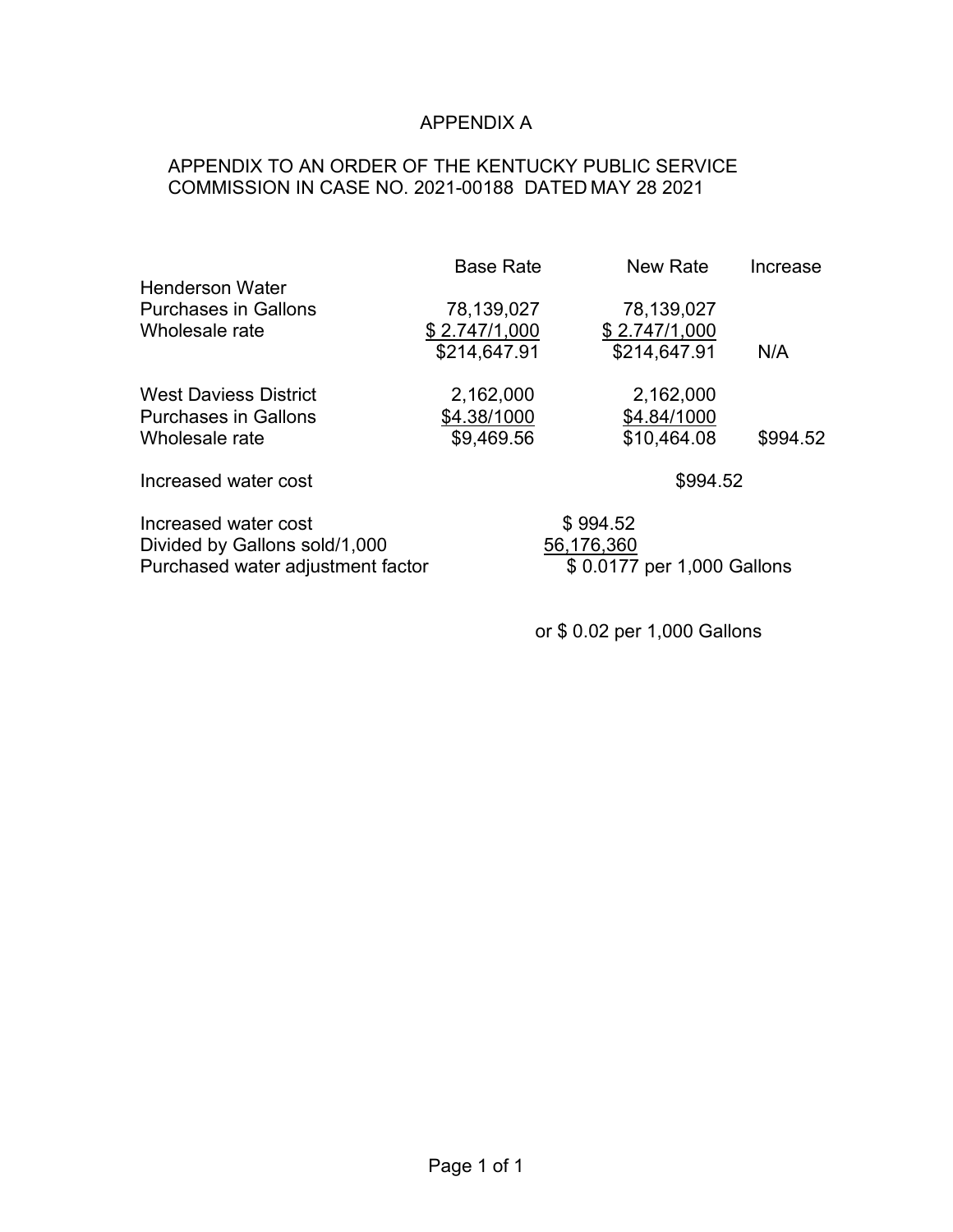# APPENDIX B

# APPENDIX TO AN ORDER OF THE KENTUCKY PUBLIC SERVICE COMMISSION IN CASE NO. 2021-00188 DATED MAY 28 2021

The following rates and charges are prescribed for the customers in the area served by Beech Grove Water System, Inc. All other rates and charges not specifically mentioned herein shall remain the same as those in effect under authority of the Commission prior to the effective date of this Order.

## Monthly Water Rates

First 2,000 Gallons \$17.50 Minimum Bill Next 98,000 Gallons .00556 per gallon Over 100,000 Gallons .00466 per gallon

Bulk Loading ... The contract of the contract of the contract of the contract of the contract of the contract of the contract of the contract of the contract of the contract of the contract of the contract of the contract